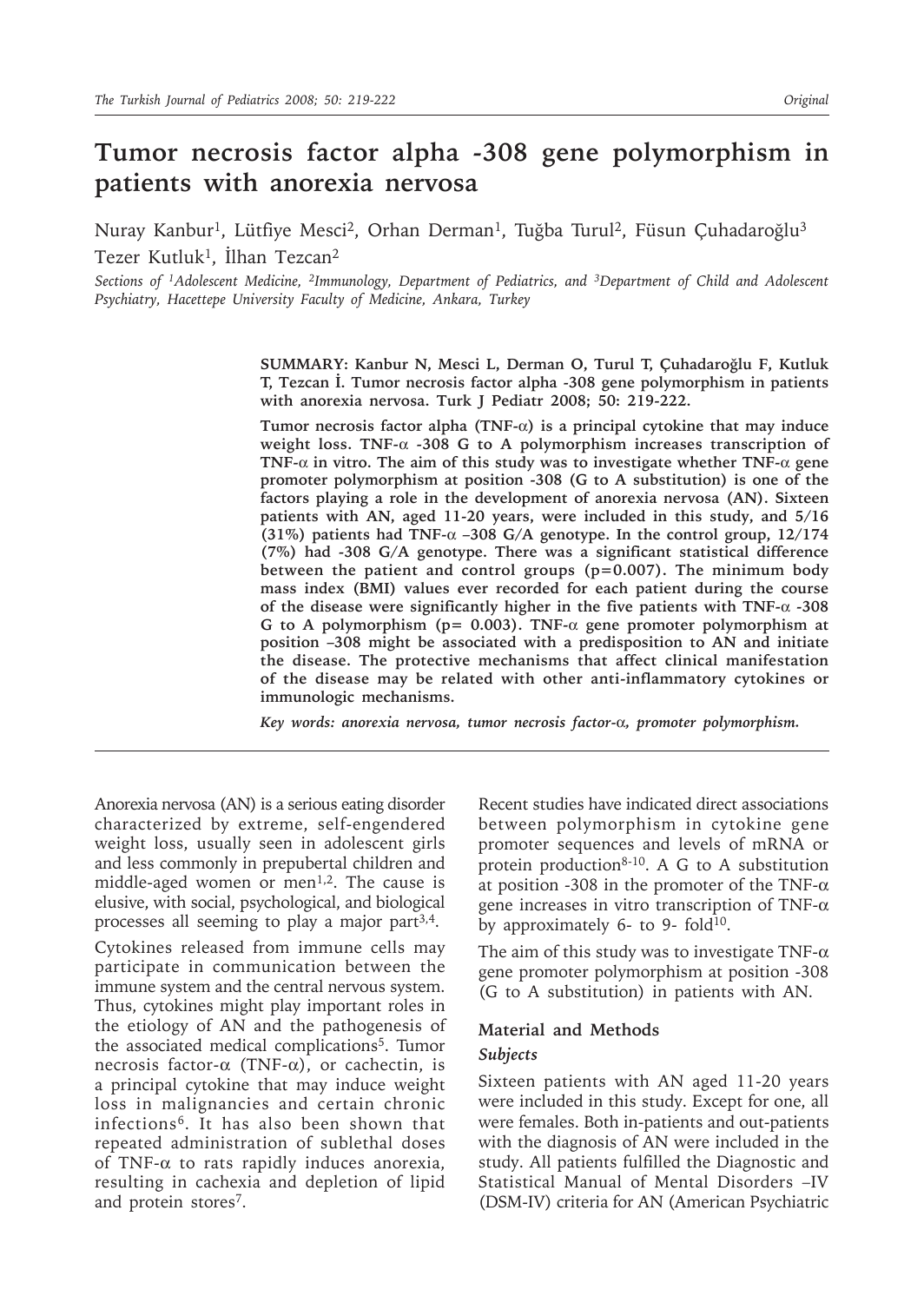Association,  $1994$ <sup>11</sup>. The sex, age, age at onset of illness, minimum body mass index (BMI), type of AN (restricting, purging), and clinical follow-up (in- or out-patient) of the patients are seen in Table I.

primer 5'–AGGCAATAGGTTTTGAGGGCCAT-3' and the reverse primer 5'–TCCTCCC CCTGCTCCGATTCCG-3', followed by digestion with the restriction enzyme (RE) NcoI. The reaction mixtures of PCR were incubated for 2

**Table I.** Characteristics of Anorexia Nervosa Patients According to Genotypes in the TNF-α Gene Promoter Region at Position –308

| Patient No.    | Gender | Age | Age at<br>onset of<br>illness | Type of AN  | Clinical<br>follow-up | Minimum<br>BMI | Genotype of<br>-308 TNF- $\alpha$<br>gene promoter |
|----------------|--------|-----|-------------------------------|-------------|-----------------------|----------------|----------------------------------------------------|
|                |        |     |                               |             |                       |                |                                                    |
| 1              | F      | 17  | 15                            | Restricting | In-patient            | 11.47          | GG                                                 |
| 2              | F      | 14  | 12                            | Restricting | In-patient            | 11.57          | GG                                                 |
| 3              | F      | 11  | 11                            | Restricting | Out-patient           | 13.07          | GG                                                 |
| $\overline{4}$ | F      | 14  | 14                            | Restricting | In-patient            | 13.30          | GG                                                 |
| 5              | M      | 12  | 12                            | Restricting | In-patient            | 13.33          | GG                                                 |
| 6              | F      | 16  | 15                            | Restricting | In-patient            | 13.51          | GG                                                 |
| 7              | F      | 17  | 15                            | Restricting | In-patient            | 14.09          | GG                                                 |
| 8              | F      | 14  | 14                            | Restricting | Out-patient           | 15.05          | GG                                                 |
| 9              | F      | 20  | 18                            | Purging     | In-patient            | 15.57          | GG                                                 |
| 10             | F      | 20  | 18                            | Purging     | Out-patient           | 16.33          | GG                                                 |
| 11             | F      | 16  | 16                            | Restricting | Out-patient           | 16.53          | GA                                                 |
| 12             | F      | 15  | 14                            | Purging     | Out-patient           | 17.10          | GG                                                 |
| 13             | F      | 17  | 15                            | Restricting | Out-patient           | 18.51          | GA                                                 |
| 14             | F      | 16  | 15                            | Purging     | Out-patient           | 18.73          | AA                                                 |
| 15             | F      | 17  | 15                            | Purging     | In-patient            | 18.75          | AA                                                 |
| 16             | F      | 16  | 14                            | Restricting | Out-patient           | 18.97          | GA                                                 |

The first control group consisted of 14 healthy Turkish adolescents (2 males, 12 females) aged 11-20 years. A second, larger, control group consisting of 174 healthy subjects from a Turkish adult population was also used in this study because prevalence of gene polymorphisms varies among populations.

After written informed consent was obtained, 5 ml peripheral venous blood was drawn from each individual into a tube containing EDTA as anticoagulant.

#### *TNF-*α *-308 polymorphism genotyping*

Restriction fragment length polymorphism (RFLP) method was used to identify TNF-α -308 gene promoter polymorphism.

Genomic DNA was extracted from mononuclear cells of peripheral blood using the QIAamp DNA Blood Mini Kit (QIAGEN GmbH, Hilden, Germany). TNF-α promoter region genotyping was performed by polymerase chain reaction (PCR) followed by restriction enzyme digestion. PCR amplification for the –308 G/A polymorphism was carried out using the forward min at 95°C, followed by 35 cycles of denaturing at 94°C for 1 min, annealing at 60°C for 1 min and final elongation at 72°C for 5 min.

The amplified segments were controlled in 1% agarose gel. The product of PCR was observed to be 107 bp. Digestions for the REs were performed at 37°C overnight. The digestion products were analyzed in ethidium bromidestained 3% agarose gel under ultraviolet light.

TNF genotype is defined as TNF  $G/G$  or TNF- $\alpha$ 1, whereas TNF polymorphism at position –308  $(G \rightarrow A$  substitution) results in a TNF  $(A/G)$ or TNF  $(A/A)$  defined as TNF- $\alpha$  2.

# *Statistics*

Fisher's exact test was used to compare the ratio of subjects having –308 G/A polymorphism within the patient and control groups. Pearson chi-square test was used to compare the allele frequencies of the patient and control groups. Mann-Whitney U test was used to evaluate the statistical difference of minimum BMI values of the patients having and not having G/A polymorphism within the patient group.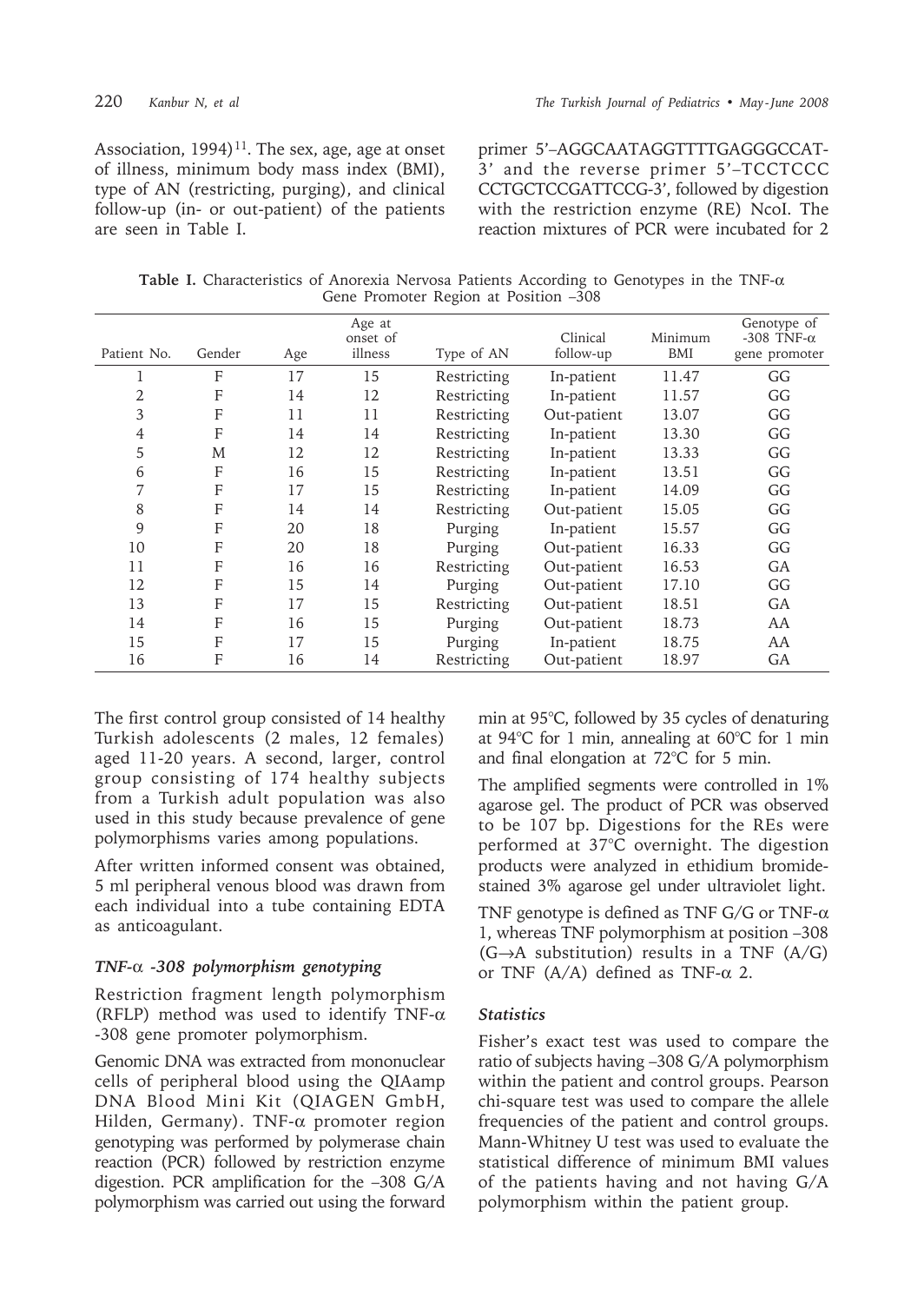# **Results**

The genotypes of the AN patients in the TNF-α gene promoter region at position –308 are seen in Table I. Out of 16 AN patients, 11 had GG (68.7%), 3 had GA (18.7%) and 2 had AA (12.5%) genotypes; 31% of patients had G to A substitution at position -308 in promoter of the TNF-α gene.

Out of 174 healthy control subjects from a Turkish adult population, 162 had GG (93%), 10 had GA (6%) and 2 had AA (1%) genotypes; 7% of the second control group had -308 GA/ AA genotype polymorphisms (p=0.007).

In the age-matched healthy control group, out of 14 subjects, 12 had GG (85.7%), 2 had GA (14.2 %) and none had AA haplotypes; 14% of controls had polymorphism (p=0.256).

The allele frequencies in the TNF- $\alpha$  gene promoter region at position –308 in the patient group were 78% G and 22% A alleles. In the larger second control group, the allele frequencies were  $96\%$  G and  $4\%$  A ( $p=0.000$ ). In the age-matched control group, 93% G and 7% A alleles were found (p=0.111).

When we divided the AN patients into two groups according to the type of AN, 11 patients had restricting type and 5 had purging type (Table II). Out of 11 patients with restricting type, 3 (27%) had GA mutation, while out of 5 patients with purging type, 2 (40%) had AA mutation (Table II).

The patients were ordered according to their minimum BMI values ever recorded during the course of the disease (Table I). The 5 patients having GA and AA genotypes were from among the six patients with the higher minimum BMI values. The minimum BMI values were significantly higher in the 5 patients with TNF- $\alpha$  $-308$  G to A polymorphism (u=1, p=0.003).

## **Discussion**

Tumor necrosis factor-α activates the hypothalamic-pituitary-adrenal axis and induces suppression of food intake<sup>12</sup>. Furthermore, TNF- $\alpha$ induces insulin resistance, suppresses lipoprotein lipase activity and has a catabolic effect on energy storage tissue, inducing weight  $loss<sup>12</sup>$ .

Increased spontaneous  $TNF-\alpha$  synthesis from peripheral blood mononuclear cells in patients with AN was reported<sup>13</sup>. In addition, it is reported that patients with anorexia have higher-than-normal concentrations of TNFα and soluble forms of TNF-α receptors in plasma, regardless of changes in body weight<sup>5</sup>. Recently, Kahl et al.<sup>1</sup> reported a significant increase in TNF-α and interleukin-6 mRNA expression in anorectic patients at admission. During the follow-up period, the expression of TNF-α mRNA remained significantly higher while interleukin-6 mRNA expression decreased<sup>1</sup>. Thus, TNF-α may have a role in the pathogenesis of AN and its complications.

G to A substitution at position -308 in promoter of the TNF- $\alpha$  gene increases production of TNF- $\alpha^{10}$ . In this study, we investigated whether TNFα gene promoter polymorphism at position –308 is associated with a tendency to AN.

Our results provide some evidence of association between TNF-α gene promoter polymorphism at position –308 and AN, since the frequency of high producer genotypes was found to be higher in the patient group (31%) than in the control group  $(7%)$  (p=0.007) and the A allele frequency was higher in the patient group (22%) than in the control group  $(4\%)$  (p=0.000), although the patient group was small.

In this study, we divided the patients into two groups according to the classification of the DSM-IV criteria for AN. In the restricting group, all the patients with polymorphism had

**Table II.** Distribution of the Genotypes in the TNF-α Gene Promoter Region at Position –308 of the AN Patients According to Sub-Types and in Healthy Age-Matched Adolescents

|                                             |                           | Genotypes |           |            |
|---------------------------------------------|---------------------------|-----------|-----------|------------|
| Subjects                                    | GG                        | GA        | AA        |            |
| Anorexia nervosa (AN) patients<br>$(n=16)$  | Restricting type $(n=11)$ | 8(73%)    | 3(27%)    |            |
|                                             | Purging type $(n=5)$      | $3(60\%)$ |           | 2 $(40\%)$ |
| Healthy age-matched adolescents<br>$(n=14)$ |                           | 12 (86%)  | 2 $(14%)$ |            |